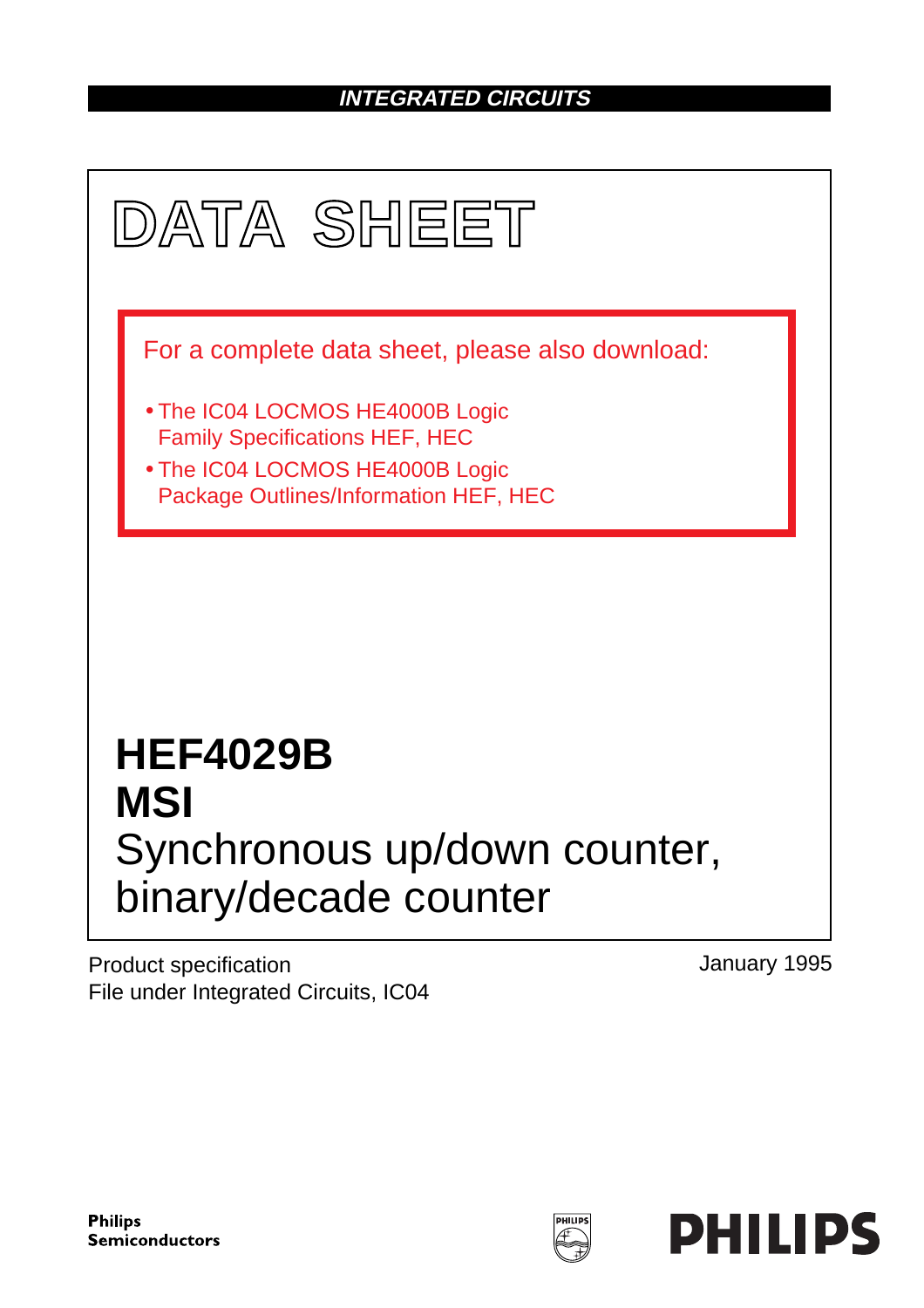#### **DESCRIPTION**

 $\overline{\mathbf{1}}$ 

 $\overline{5}$ 

 $\overline{a}$ 

 $15$  CP

 $\overline{\overline{\text{CE}}}$ 

**BIN/DEC** 

7Z73683.3

UP/DN  $10<sub>1</sub>$ 

The HEF4029B is a synchronous edge-triggered up/down 4-bit binary/BCD decade counter with a clock input (CP), an active LOW count enable input  $(\overline{CE})$ , an up/down control input (UP/DN), a binary/decade control input (BIN/DEC), an overriding asynchronous active HIGH parallel load input (PL), four parallel data inputs ( $P_0$  to  $P_3$ ), four parallel buffered outputs  $(O_0$  to  $O_3)$  and an active LOW terminal count output  $(\overline{TC})$ .

4

 $P_{0}$ 

 $c_D/s_D$ 

 $\circ$ <sub>0</sub>

16

 $12$ 

Ρ,

 $|0,$ 

11

Information on  $P_0$  to  $P_3$  is asynchronously loaded into the counter while PL is HIGH, independent of CP.

The counter is advanced one count on the LOW to HIGH transition of CP when  $\overline{\text{CE}}$  and PL are LOW. The  $\overline{\text{TC}}$  signal is normally HIGH and goes LOW when the counter reaches its maximum count in the UP mode, or the minimum count in the DOWN mode provided  $\overline{CE}$  is LOW.



| HEF4029BP(N):                        | 16-lead DIL; plastic<br>$(SOT38-1)$ |  |  |  |  |
|--------------------------------------|-------------------------------------|--|--|--|--|
| HEF4029BD(F):                        | 16-lead DIL; ceramic (cerdip)       |  |  |  |  |
|                                      | (SOT74)                             |  |  |  |  |
| HEF4029BT(D):                        | 16-lead SO; plastic                 |  |  |  |  |
|                                      | $(SOT109-1)$                        |  |  |  |  |
| (): Package Designator North America |                                     |  |  |  |  |

#### **PINNING**

| PL                     | parallel load input                       |
|------------------------|-------------------------------------------|
| $P_0$ to $P_3$         | parallel data inputs                      |
| <b>BIN/DEC</b>         | binary/decade control input               |
| UP/DN                  | up/down control input                     |
| $\overline{\text{CE}}$ | count enable input (active LOW)           |
| СP                     | clock input (LOW to HIGH, edge triggered) |
| $O_0$ to $O_3$         | buffered parallel outputs                 |
| $\overline{\text{TC}}$ | terminal count output (active LOW)        |

#### **FAMILY DATA, I<sub>DD</sub> LIMITS category MSI**

See Family Specifications

**HEF4029B**

**MSI**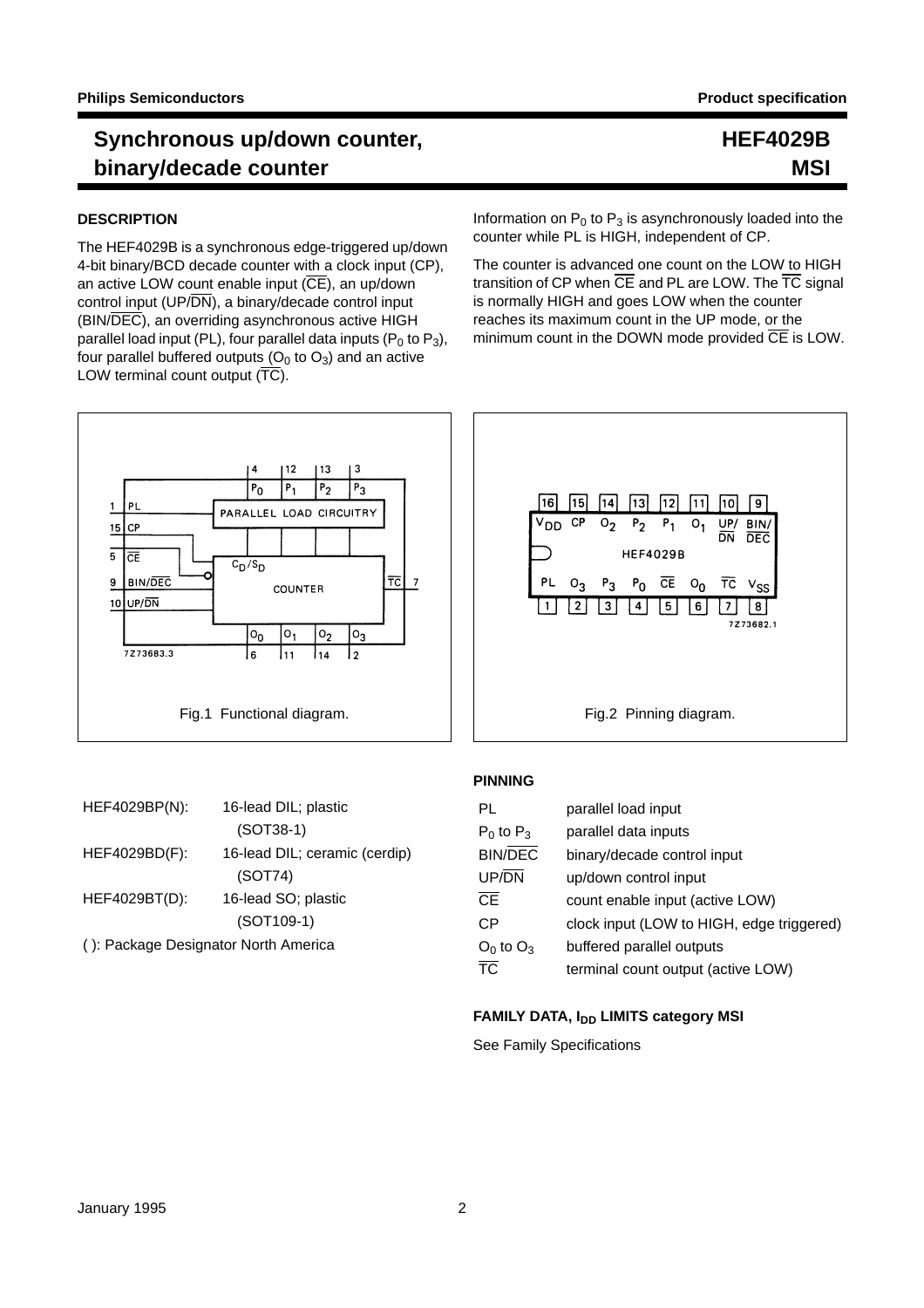HEF4029B

MSI

## Synchronous up/down counter, binary/decade counter

## $\bullet$  a  $\bullet$  b  $\mathbf C$  $\bullet$  c  $rac{UP}{DN}$ d  $\bullet$  e  $\overline{CE}$ BIN/<br>DEC g  $\mathbf{k}$ m тċ 7275387 Fig.3 Logic diagram (continued in Fig.4).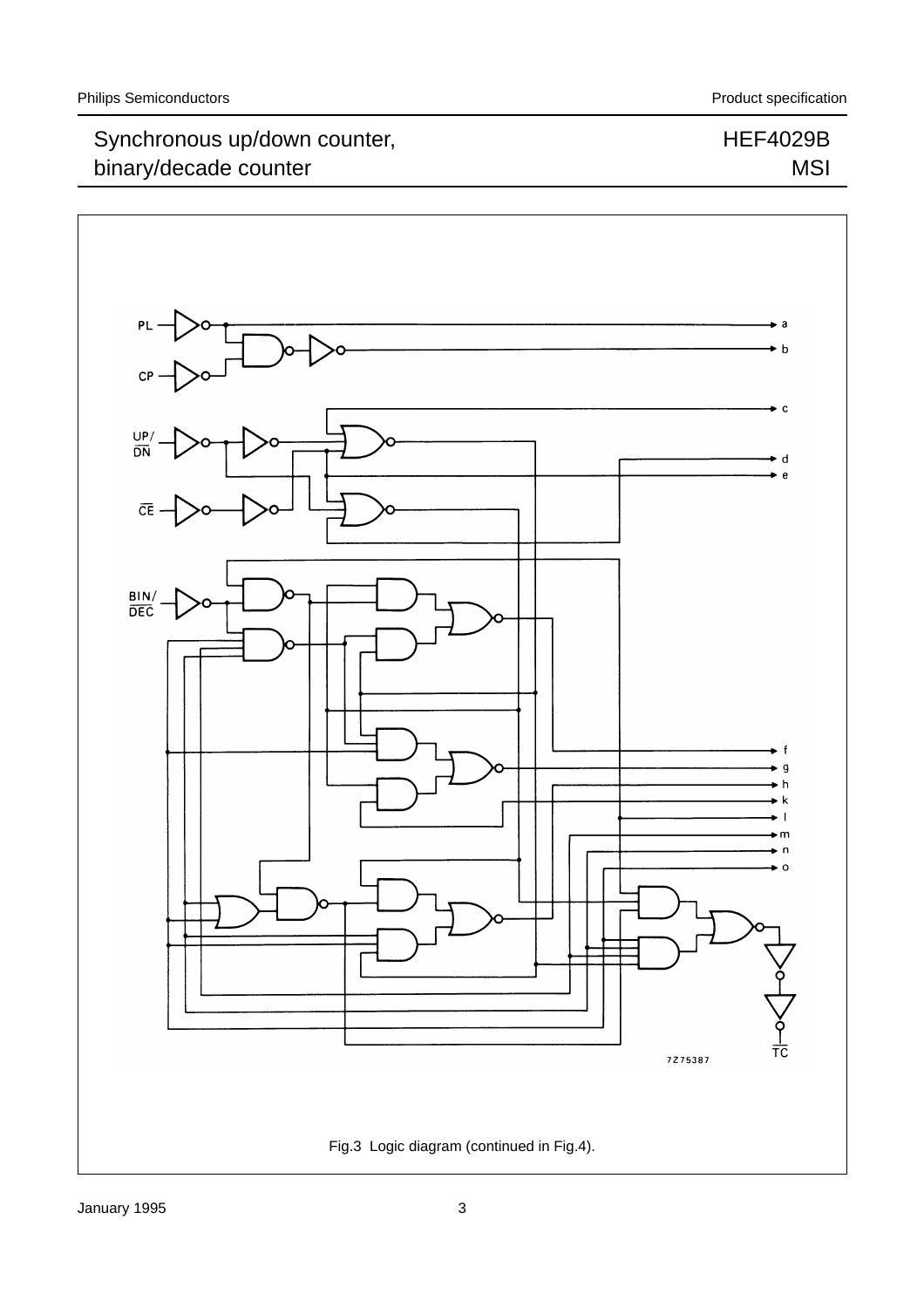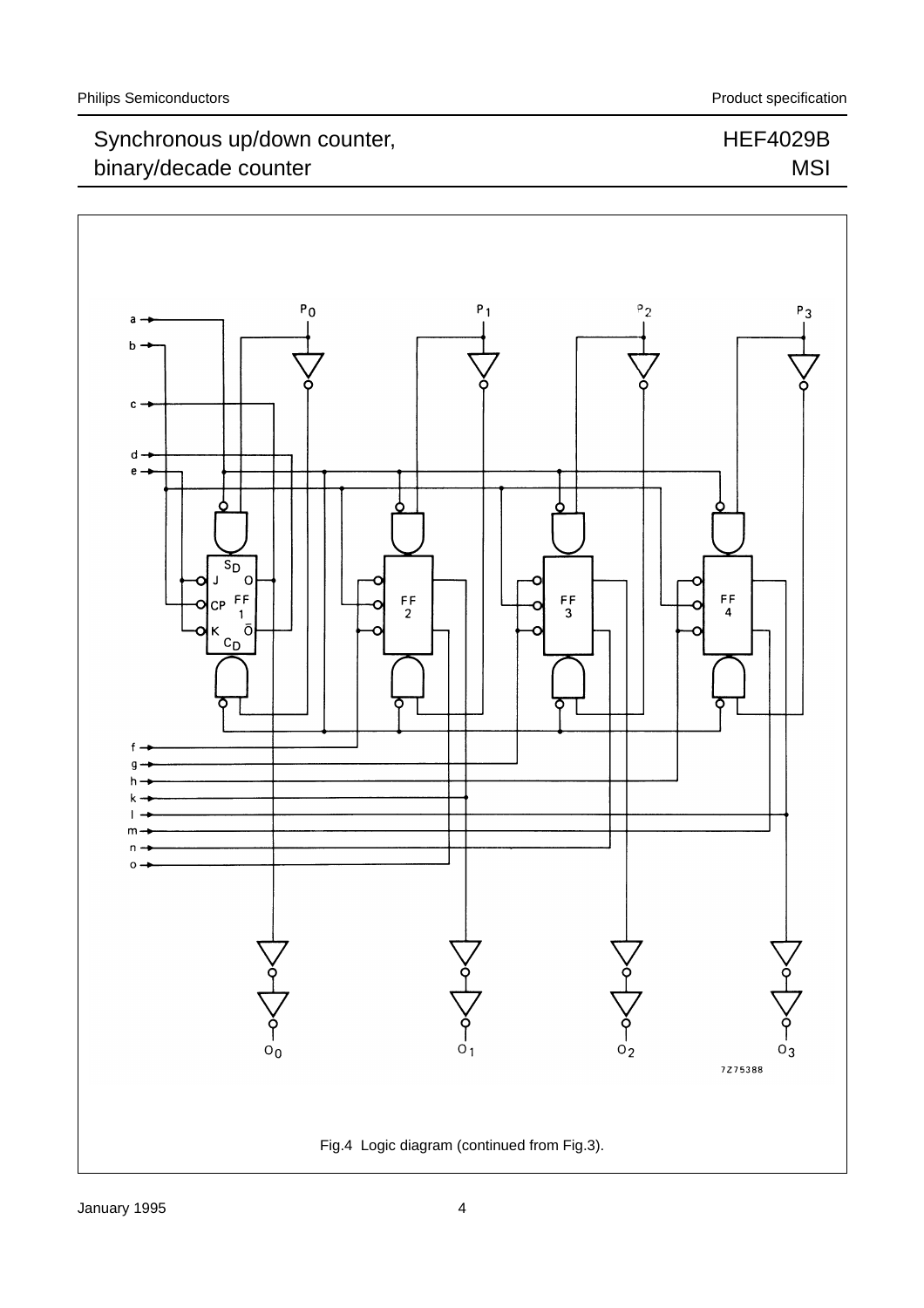#### **FUNCTION TABLE**

| PL | <b>BIN/DEC</b> | <b>UP/DN</b> | CЕ | <b>CP</b> | <b>MODE</b>                           |
|----|----------------|--------------|----|-----------|---------------------------------------|
| н  |                |              |    | X         | parallel load $(P_n \rightarrow O_n)$ |
|    | ∧              | Х            | н  | X         | no change                             |
|    |                |              |    |           | count-down, decade                    |
|    |                | н            |    |           | count-up, decade                      |
|    | н              |              |    |           | count-down, binary                    |
|    | н              | н            |    |           | count-up, binary                      |

#### **Notes**

1. H = HIGH state (the more positive voltage)

 $L =$  LOW state (the less positive voltage)

 $X = state$  is immaterial

 $\mathcal{J}$  = positive-going clock pulse edge



HEF4029B

**MSI**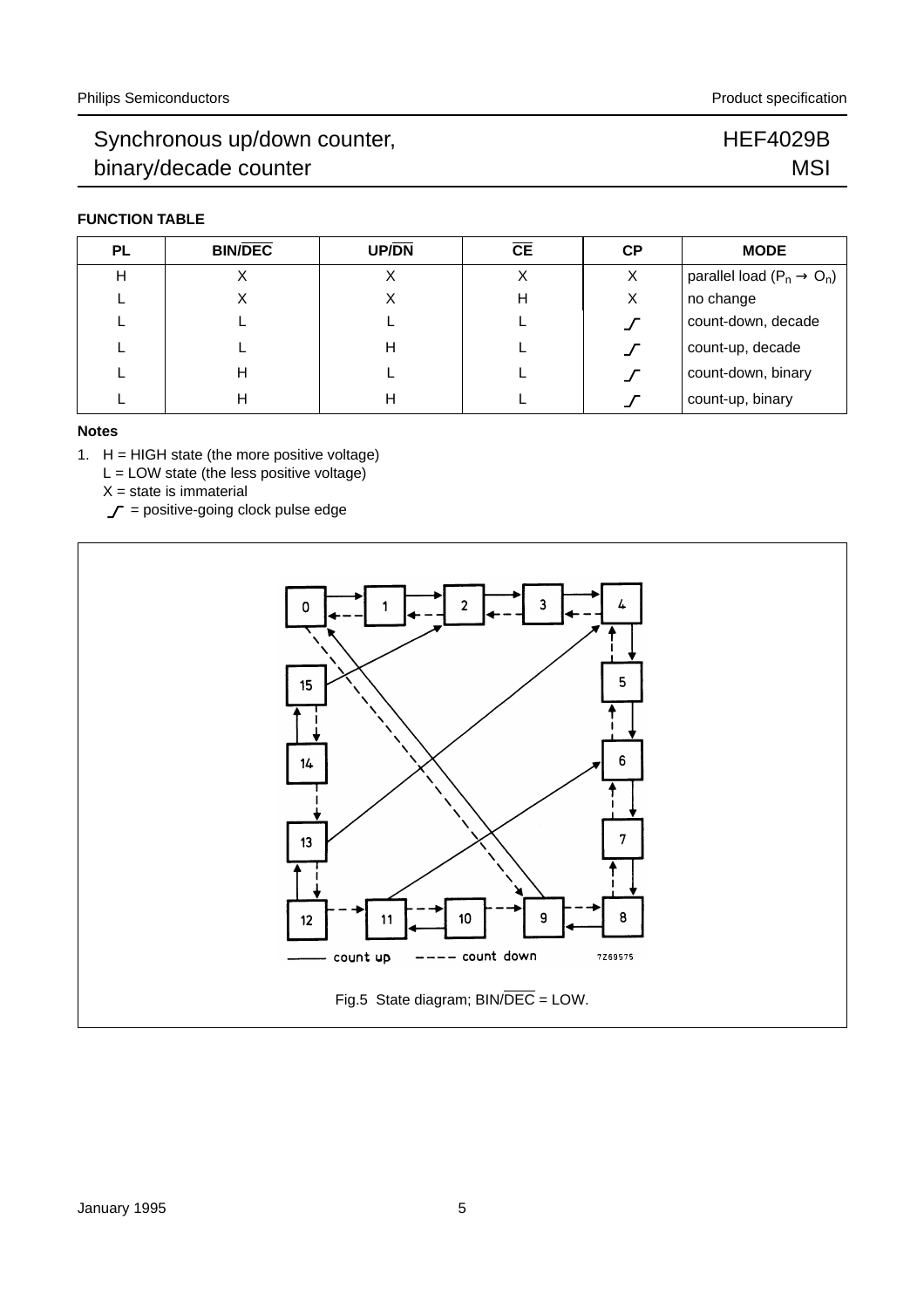#### HEF4029B MSI



Logic equation for terminal count:

 $\mathsf{TC} = \overline{\mathsf{CE}} \; (\mathsf{BIN}/\overline{\mathsf{DEC}} \bullet \mathsf{UP}/\overline{\mathsf{DN}} \bullet \mathsf{O}_0 \bullet \mathsf{O}_1 \bullet \mathsf{O}_2 \bullet \mathsf{O}_3 + \mathsf{BIN}/\overline{\mathsf{DEC}} \bullet \overline{\mathsf{UP}/\overline{\mathsf{DN}}} \bullet \overline{\mathsf{O}}_0 \bullet \overline{\mathsf{O}}_1 \bullet \overline{\mathsf{O}}_2 \bullet \overline{\mathsf{O}}_3 + \overline{\mathsf{O}}_2 \bullet \overline{\mathsf{O}}_3 \bullet \overline{\mathsf{O}}_4 \bullet \overline{\mathsf$ 

 $\overline{\frac{\overline{\mathsf{BIN}/\overline{\mathsf{DEC}}}}\bullet \mathsf{UP}/\overline{\mathsf{DN}}\bullet \mathsf{O}_0\bullet \mathsf{O}_3+ \overline{\mathsf{BIN}/\overline{\mathsf{DEC}}}\bullet \overline{\mathsf{UP}/\overline{\mathsf{DN}}}\bullet \overline{\mathsf{O}}_0\bullet \overline{\mathsf{O}}_1\bullet \overline{\mathsf{O}}_2\bullet \overline{\mathsf{O}}_3)}$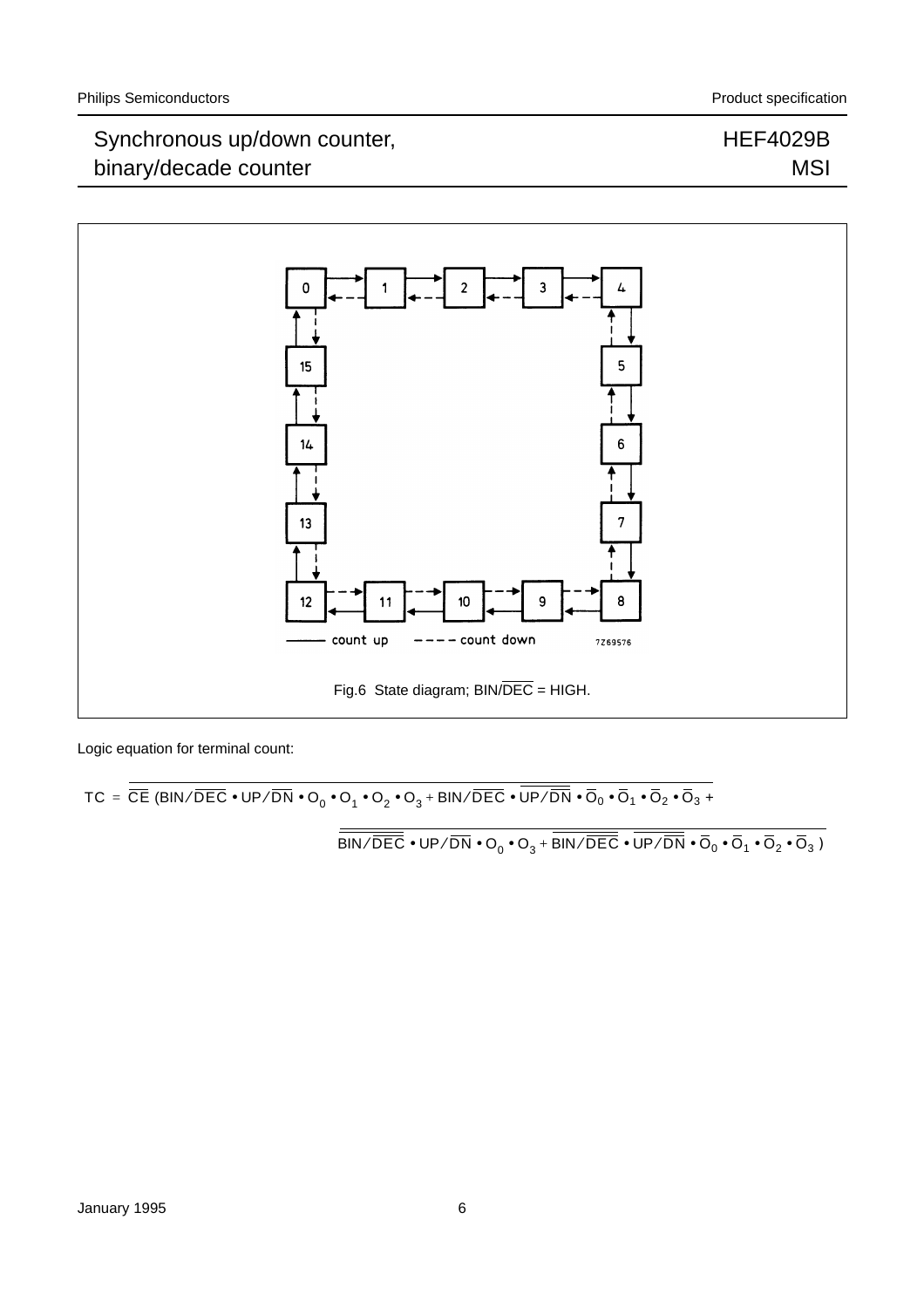#### HEF4029B **MSI**

#### **AC CHARACTERISTICS**

 $V_{SS} = 0$  V; T<sub>amb</sub> = 25 °C; input transition times  $\leq$  20 ns

|                 | <b>V<sub>DD</sub></b><br>v | TYPICAL FORMULA FOR P (µW)                                                                     |                                   |
|-----------------|----------------------------|------------------------------------------------------------------------------------------------|-----------------------------------|
| Dynamic power   | 5                          | 1000 f <sub>i</sub> + $\Sigma$ (f <sub>o</sub> C <sub>L</sub> ) × V <sub>DD</sub> <sup>2</sup> | where                             |
| dissipation per | 10                         | 4500 f <sub>i</sub> + $\Sigma$ (f <sub>o</sub> C <sub>L</sub> ) × V <sub>DD</sub> <sup>2</sup> | $f_i$ = input freq. (MHz)         |
| package (P)     | 15                         | 11 500 $f_i + \sum (f_o C_L) \times V_{DD}^2$                                                  | $f_0$ = output freq. (MHz)        |
|                 |                            |                                                                                                | $C_1$ = load capacitance (pF)     |
|                 |                            |                                                                                                | $\Sigma(f_0C_L)$ = sum of outputs |
|                 |                            |                                                                                                | $V_{DD}$ = supply voltage (V)     |

#### **AC CHARACTERISTICS**

V<sub>SS</sub> = 0 V; T<sub>amb</sub> = 25 °C; C<sub>L</sub> = 50 pF; input transition times  $\leq$  20 ns

|                                                         | $V_{DD}$<br>V | <b>SYMBOL</b>    | MIN. | TYP. | MAX. |    | <b>TYPICAL EXTRAPOLATION</b><br><b>FORMULA</b>      |
|---------------------------------------------------------|---------------|------------------|------|------|------|----|-----------------------------------------------------|
| Propagation delays                                      |               |                  |      |      |      |    |                                                     |
| $CP \rightarrow O_n$                                    | 5             |                  |      | 145  | 290  | ns | 118 ns $+$<br>(0,55 ns/pF) C <sub>L</sub>           |
| <b>HIGH to LOW</b>                                      | 10            | t <sub>PHL</sub> |      | 55   | 110  | ns | $(0,23 \text{ ns/pF})$ C <sub>L</sub><br>44 ns $+$  |
|                                                         | 15            |                  |      | 40   | 75   | ns | (0,16 ns/pF) $C_L$<br>$32$ ns +                     |
|                                                         | 5             |                  |      | 160  | 315  | ns | 133 ns $+$<br>$(0,55 \text{ ns/pF}) \text{ C}$      |
| LOW to HIGH                                             | 10            | t <sub>PLH</sub> |      | 60   | 120  | ns | 49 ns $+$<br>(0,23 ns/pF) $C_L$                     |
|                                                         | 15            |                  |      | 40   | 80   | ns | (0,16 ns/pF) $C_L$<br>$32$ ns +                     |
| $CP \rightarrow \overline{TC}$                          | 5             |                  |      | 280  | 560  | ns | $253$ ns +<br>$(0,55 \text{ ns/pF})$ C <sub>L</sub> |
| HIGH to LOW                                             | 10            | t <sub>PHL</sub> |      | 105  | 205  | ns | $94$ ns +<br>(0,23 ns/pF) $\rm C_{L}$               |
|                                                         | 15            |                  |      | 70   | 140  | ns | $62$ ns +<br>(0,16 ns/pF) $\rm C_{L}$               |
|                                                         | 5             |                  |      | 195  | 385  | ns | $168$ ns +<br>$(0,55 \text{ ns/pF})$ C <sub>L</sub> |
| LOW to HIGH                                             | 10            | t <sub>PLH</sub> |      | 75   | 150  | ns | $(0,23 \text{ ns/pF}) \text{ C}$<br>$64$ ns +       |
|                                                         | 15            |                  |      | 55   | 105  | ns | (0,16 ns/pF) $C_L$<br>$47$ ns +                     |
| $PL \rightarrow O_n$                                    | 5             |                  |      | 120  | 240  | ns | (0,55 ns/pF) $C_L$<br>$93$ ns +                     |
| <b>HIGH to LOW</b>                                      | 10            | t <sub>PHL</sub> |      | 50   | 100  | ns | $39$ ns +<br>$(0,23 \text{ ns/pF}) \text{ C}_L$     |
|                                                         | 15            |                  |      | 35   | 70   | ns | $27$ ns +<br>(0,16 ns/pF) $C_L$                     |
|                                                         | 5             |                  |      | 170  | 335  | ns | 143 ns $+$<br>$(0,55 \text{ ns/pF})$ C <sub>L</sub> |
| LOW to HIGH                                             | 10            | t <sub>PLH</sub> |      | 65   | 130  | ns | $(0,23 \text{ ns/pF}) C_L$<br>$54$ ns +             |
|                                                         | 15            |                  |      | 45   | 90   | ns | $(0,16 \text{ ns/pF})$ C <sub>L</sub><br>$37$ ns +  |
| $\overline{\text{CE}} \rightarrow \overline{\text{TC}}$ | 5             |                  |      | 180  | 360  | ns | $(0,55 \text{ ns/pF}) C_L$<br>$153$ ns +            |
| <b>HIGH to LOW</b>                                      | 10            | t <sub>PHL</sub> |      | 70   | 140  | ns | $(0,23 \text{ ns/pF}) C_L$<br>$59$ ns +             |
|                                                         | 15            |                  |      | 50   | 100  | ns | $(0,16 \text{ ns/pF})$ $C_L$<br>$42$ ns +           |
|                                                         | 5             |                  |      | 170  | 335  | ns | 143 ns $+$<br>$(0,55 \text{ ns/pF}) C_L$            |
| LOW to HIGH                                             | 10            | t <sub>PLH</sub> |      | 65   | 135  | ns | (0,23 ns/pF) $\rm C_{L}$<br>$54$ ns +               |
|                                                         | 15            |                  |      | 50   | 100  | ns | 42 ns + $(0,16 \text{ ns/pF}) C_L$                  |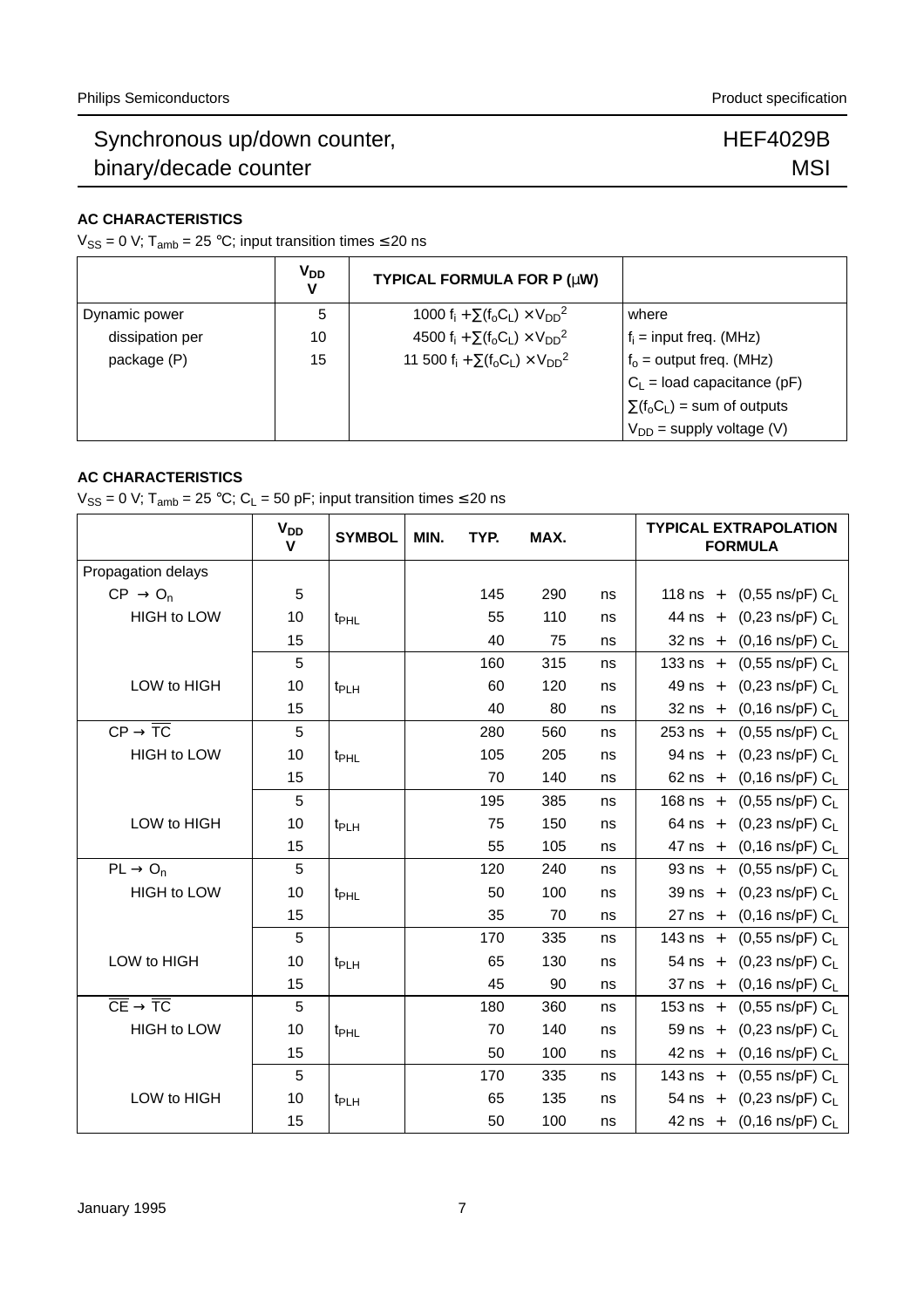|                         | <b>V<sub>DD</sub></b><br>v | <b>SYMBOL</b>    | MIN. | TYP. | MAX. |    |             | <b>TYPICAL EXTRAPOLATION</b><br><b>FORMULA</b> |
|-------------------------|----------------------------|------------------|------|------|------|----|-------------|------------------------------------------------|
| Output transition times | 5                          |                  |      | 60   | 120  | ns | 10 ns $+$   | $(1,0 \text{ ns/pF})$ C <sub>L</sub>           |
| <b>HIGH to LOW</b>      | 10                         | ҟтн∟             |      | 30   | 60   | ns | $9$ ns $+$  | $(0,42 \text{ ns/pF}) C_1$                     |
|                         | 15                         |                  |      | 20   | 40   | ns | $6$ ns $+$  | $(0,28 \text{ ns/pF}) C_L$                     |
|                         | 5                          |                  |      | 60   | 120  | ns | $10$ ns $+$ | $(1,0 \text{ ns/pF})$ C <sub>L</sub>           |
| LOW to HIGH             | 10                         | <sup>T</sup> TLH |      | 30   | 60   | ns | $9$ ns $+$  | $(0,42 \text{ ns/pF}) C_1$                     |
|                         | 15                         |                  |      | 20   | 40   | ns | $6$ ns $+$  | $(0,28 \text{ ns/pF}) \text{ C}_L$             |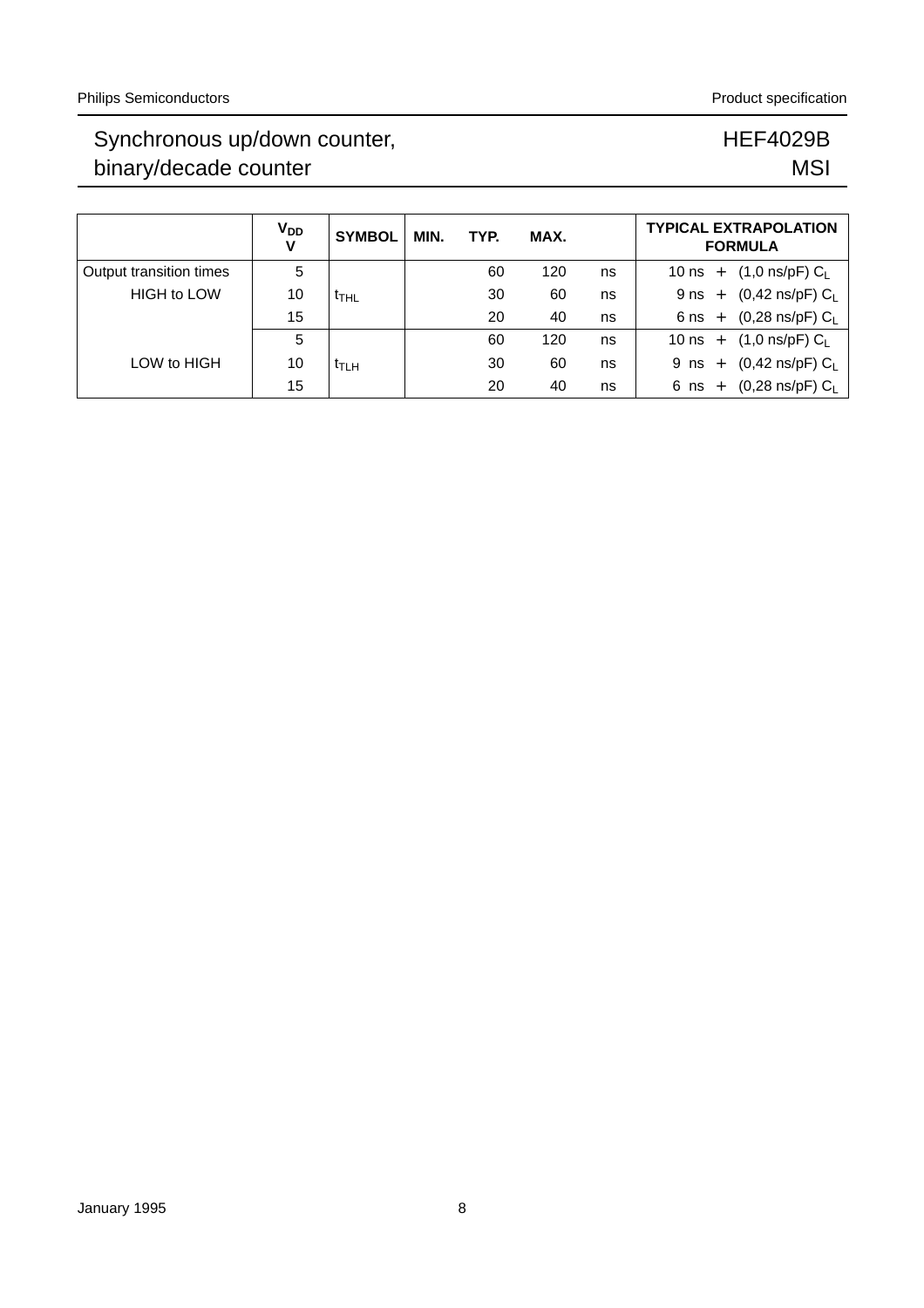#### **AC CHARACTERISTICS**

 $V_{SS} = 0$  V; T<sub>amb</sub> = 25 °C; C<sub>L</sub> = 50 pF; input transition times  $\leq$  20 ns

|                                                          | <b>V<sub>DD</sub></b><br>$\mathsf{V}$ | <b>SYMBOL</b>               | <b>MIN</b>       | <b>TYP</b>              | <b>MAX</b> |                    |
|----------------------------------------------------------|---------------------------------------|-----------------------------|------------------|-------------------------|------------|--------------------|
| Minimum clock                                            | 5                                     |                             | 110              | 55                      | ns         |                    |
| pulse width; LOW                                         | 10                                    | t <sub>WCPL</sub>           | 35               | 20                      | ns         |                    |
|                                                          | 15                                    |                             | 25               | 15                      | ns         |                    |
| Minimum PL                                               | 5                                     |                             | 160              | 80                      | ns         |                    |
| pulse width; HIGH                                        | 10                                    | t <sub>WPLH</sub>           | 55               | 25                      | ns         |                    |
|                                                          | 15                                    |                             | 35               | 15                      | ns         |                    |
| Recovery time                                            | 5                                     |                             | 150              | 75                      | ns         |                    |
| for PL                                                   | 10                                    | t <sub>RPL</sub>            | 50               | 25                      | ns         |                    |
|                                                          | 15                                    |                             | 35               | 20                      | ns         |                    |
| Set-up times                                             | 5                                     |                             | 270              | 135                     | ns         |                    |
| $\text{BIN}/\overline{\text{DEC}} \rightarrow \text{CP}$ | 10                                    | $t_{\rm su}$                | 90               | 45                      | ns         |                    |
|                                                          | 15                                    |                             | 60               | 30                      | ns         |                    |
|                                                          | 5                                     |                             | 300              | 150                     | ns         |                    |
| $UP/DN \rightarrow CP$                                   | 10                                    | $t_{\rm su}$                | 105              | 55                      | ns         |                    |
|                                                          | 15                                    |                             | 75               | 35                      | ns         |                    |
|                                                          | 5                                     |                             | 240              | 120                     | ns         |                    |
| $\overline{\text{CE}} \rightarrow \text{CP}$             | 10                                    | $t_{\rm su}$                | 90               | 50                      | ns         |                    |
|                                                          | 15                                    |                             | 70               | 40                      | ns         | see also waveforms |
|                                                          | 5                                     |                             | 70               | 35                      | ns         | Figs 7 and 8       |
| $P_n \rightarrow PL$                                     | 10                                    | $t_{\rm su}$                | 20               | 10                      | ns         |                    |
|                                                          | 15                                    |                             | 10               | 5                       | ns         |                    |
| Hold times                                               | 5                                     |                             | 45               | $-90$                   | ns         |                    |
| $BIN/DEC \rightarrow CP$                                 | 10                                    | t <sub>hold</sub>           | 15               | $-30$                   | ns         |                    |
|                                                          | 15                                    |                             | 10               | $-20$                   | ns         |                    |
|                                                          | 5                                     |                             | 15               | $-135$                  | ns         |                    |
| $UP/DN \rightarrow CP$                                   | 10                                    | t <sub>hold</sub>           | $\boldsymbol{0}$ | $-50$                   | ns         |                    |
|                                                          | 15                                    |                             | $-5$             | $-35$                   | ns         |                    |
|                                                          | 5                                     |                             | 30               | $-30$                   | ns         |                    |
| $\overline{\mathsf{CE}} \to \mathsf{CP}$                 | 10                                    | t <sub>hold</sub>           | 10               | $-10$                   | ns         |                    |
|                                                          | 15                                    |                             | 5                | $-10$                   | ns         |                    |
|                                                          | 5                                     |                             | 15               | $-20$                   | ns         |                    |
| $P_n \rightarrow PL$                                     | 10                                    | t <sub>hold</sub>           | $\mathbf 0$      | $-10$                   | ns         |                    |
|                                                          | 15                                    |                             | 0                | $-5$                    | ns         |                    |
| Maximum clock                                            | 5                                     |                             | $\overline{2}$   | $\overline{\mathbf{4}}$ | <b>MHz</b> |                    |
| pulse frequency                                          | $10$                                  | $\mathsf{f}_{\mathsf{max}}$ | 5                | $10$                    | MHz        |                    |
|                                                          | 15                                    |                             | 8                | 15                      | MHz        |                    |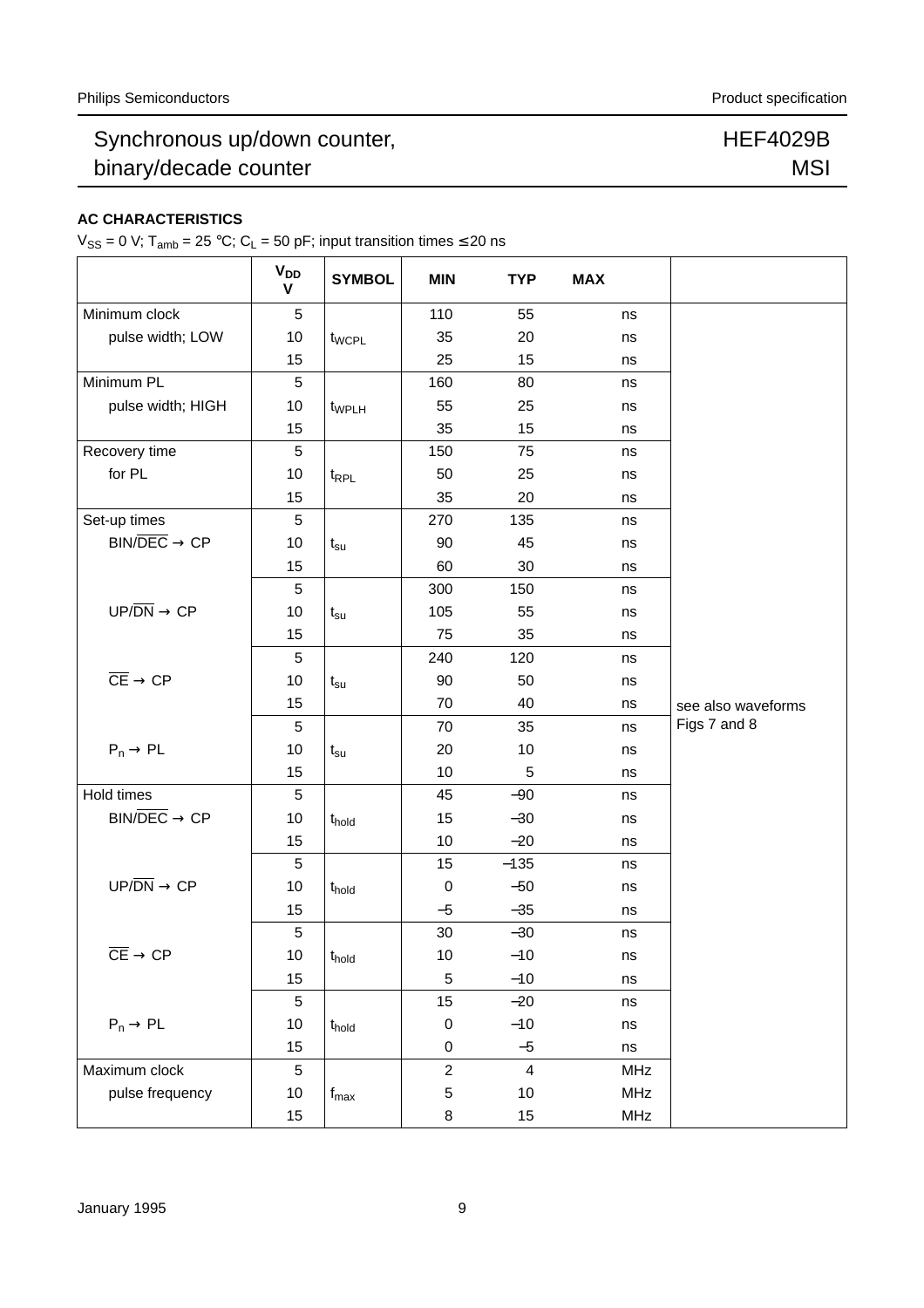## HEF4029B **MSI**



Fig.7 Waveforms showing minimum pulse width for CP, set-up and hold times for  $\overline{CE}$  to CP, BIN/DEC to CP and UP/DN to CP. Set-up and hold times are shown as positive values but may be specified as negative values.

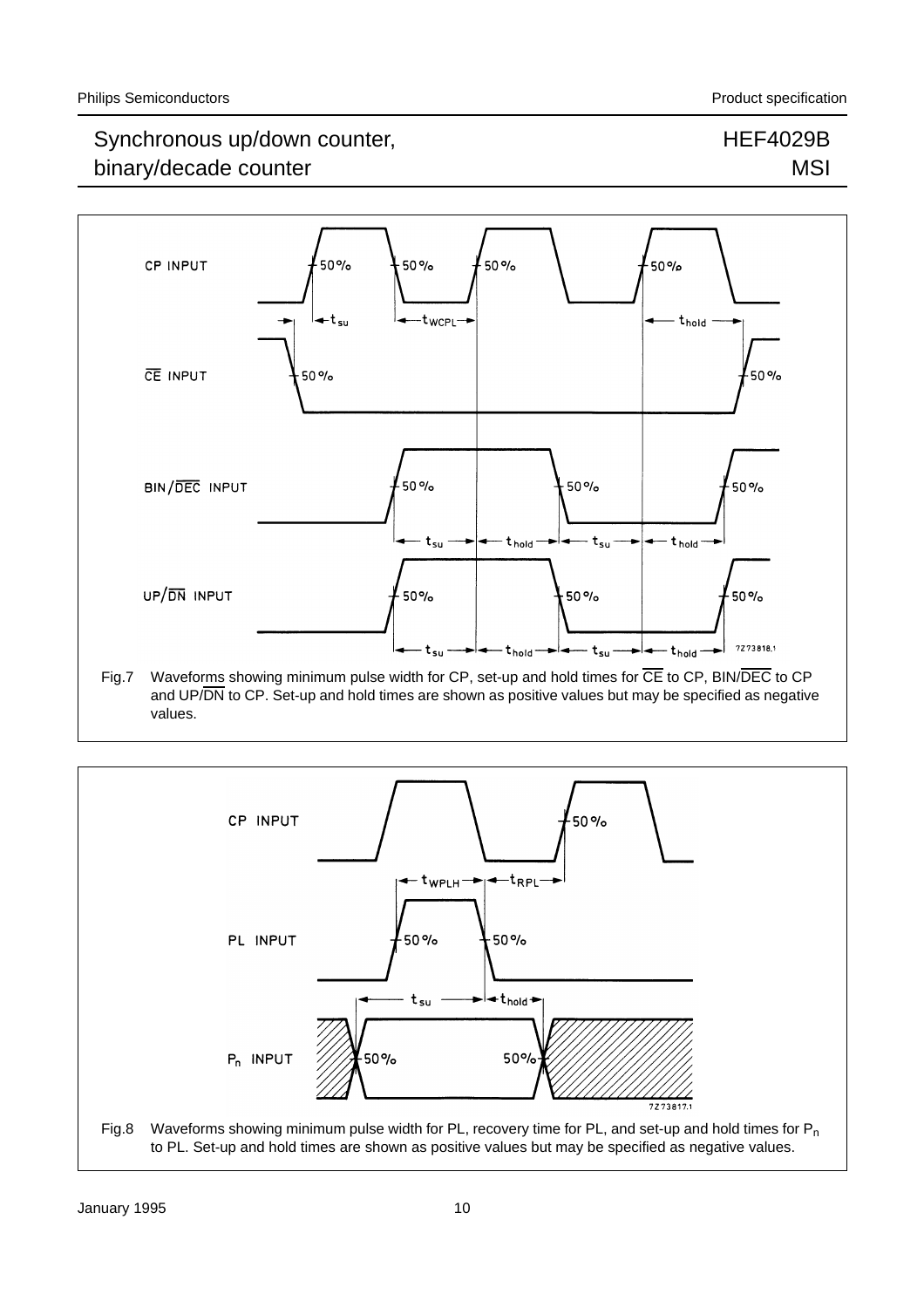Philips Semiconductors Philips Semiconductors

Product specification Product specification

# binary/decade counter binary/decade counter Synchronous up/down counter, Synchronous up/down counter,

HEF4029B MSI



 $\omega$  rotated correctly when browsing through the pdf in the Acrobat reader.This text is here in the pdf in the  $\alpha$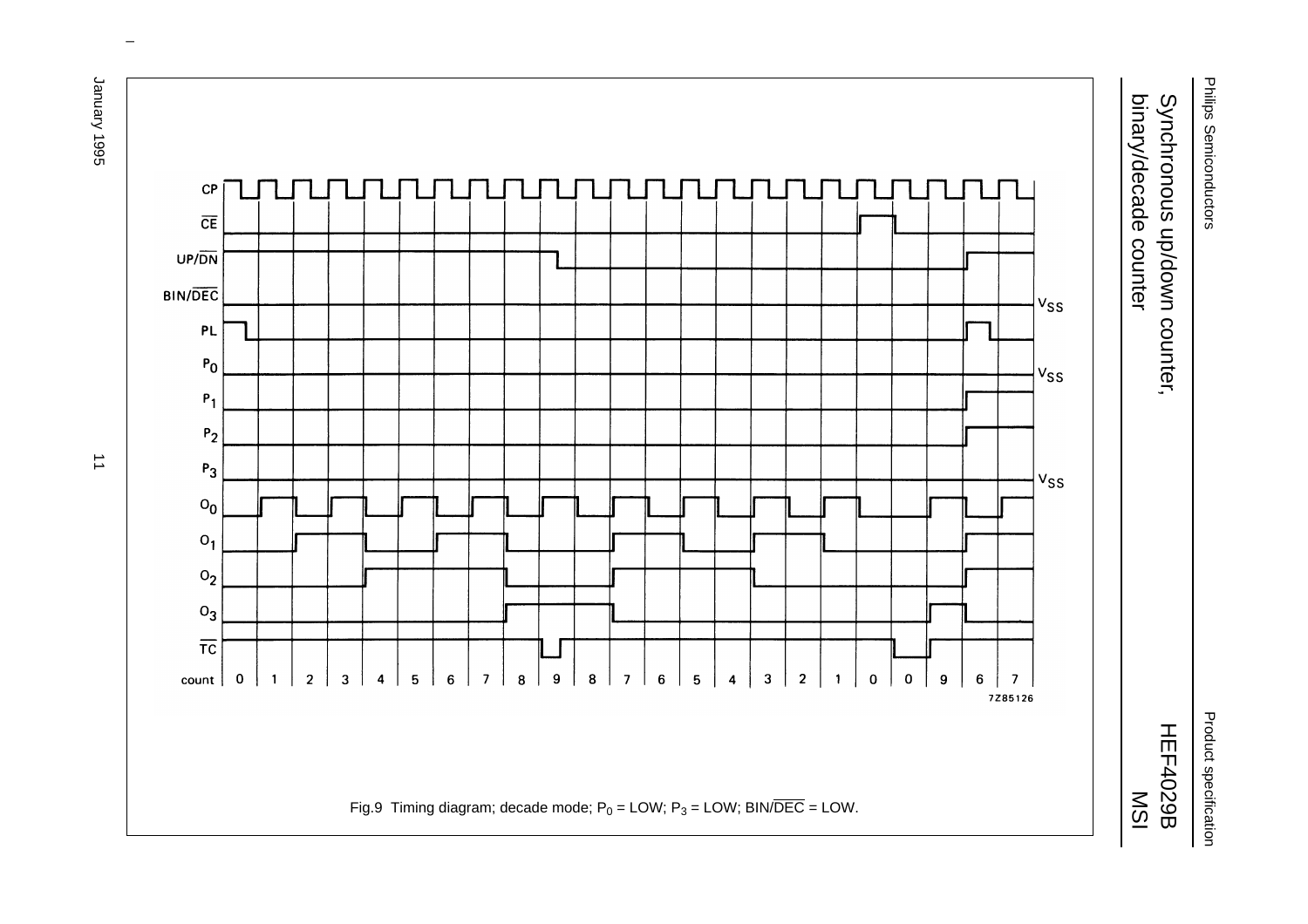Philips Semiconductors Philips Semiconductors

Product specification Product specification

# binary/decade counter binary/decade counter Synchronous up/down counter, Synchronous up/down counter,





 $\omega$  rotated correctly when browsing through the pdf in the Acrobat reader.This text is here in the pdf in the  $\alpha$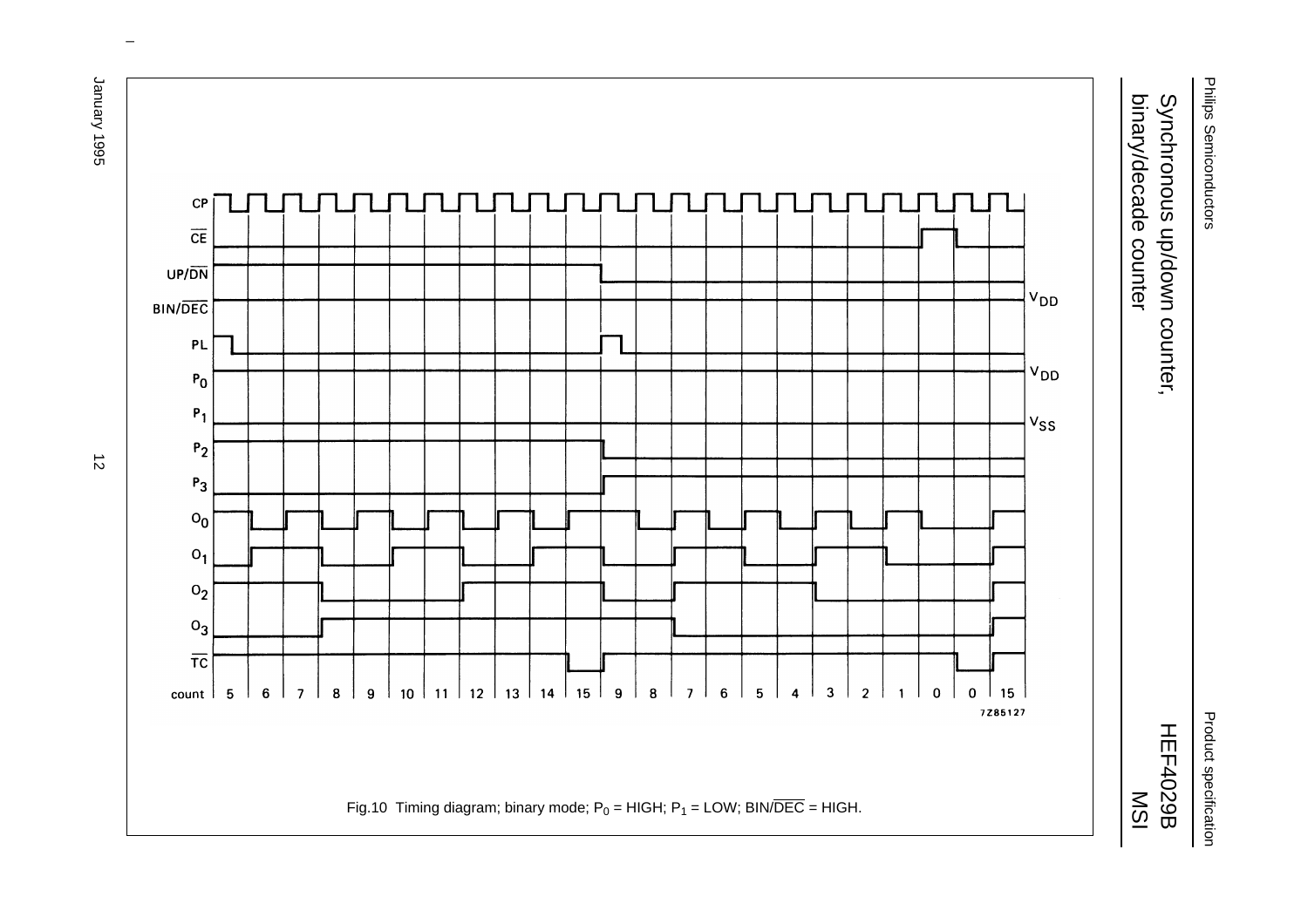#### **APPLICATION INFORMATION**

Some examples of applications for the HEF4029B are:

- Programmable binary and decade counting/frequency synthesizers BCD output.
- Analogue-to-digital and digital-to-analogue conversion.
- Up/down binary counting.
- Magnitude and sign generation.
- Up/down decade counting.
- Difference counting.